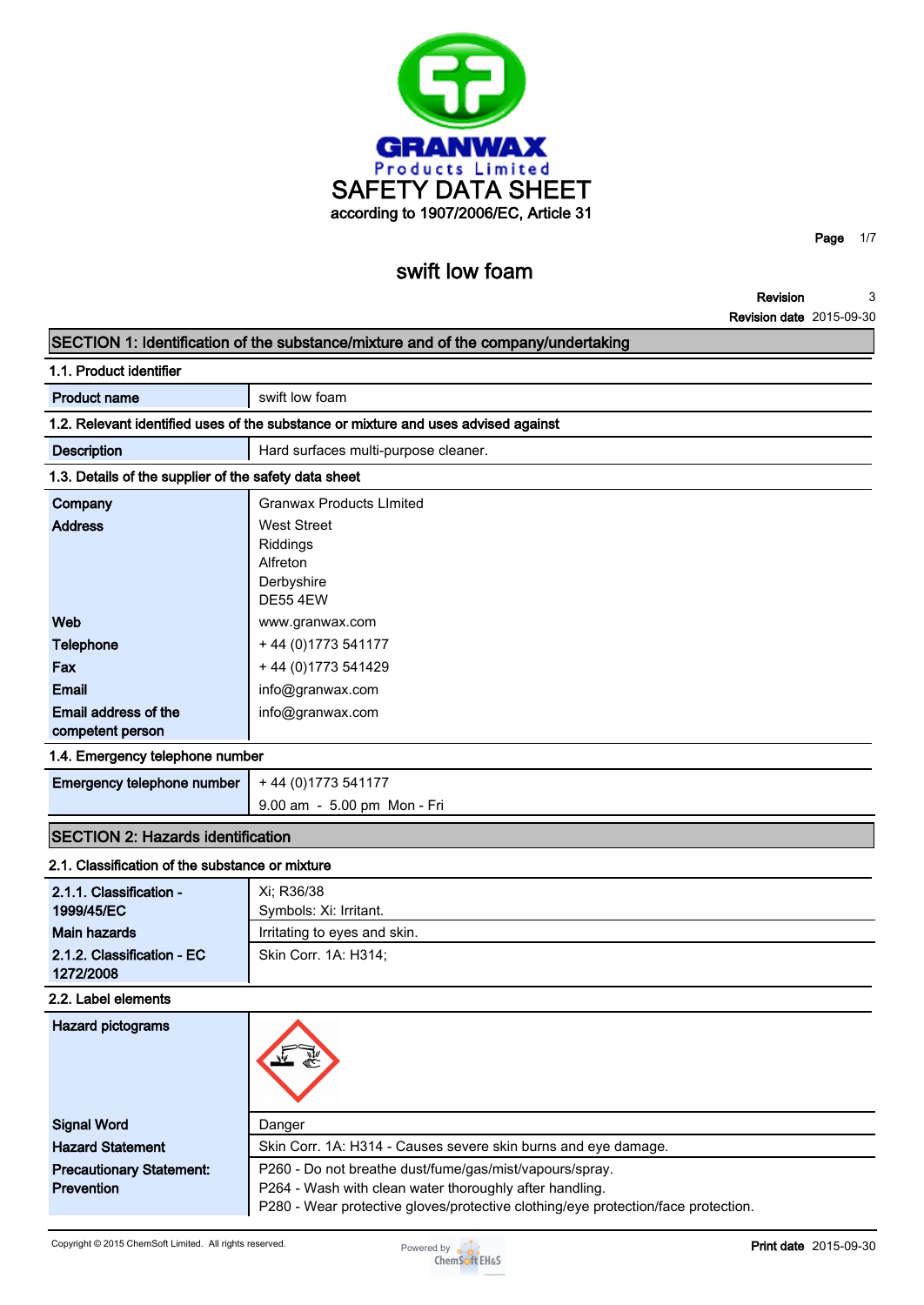| 2.2. Label elements             |                                                                                              |
|---------------------------------|----------------------------------------------------------------------------------------------|
| <b>Precautionary Statement:</b> | P301+P330+P331 - IF SWALLOWED: rinse mouth. Do NOT induce vomiting.                          |
| Response                        | P303+P361+P353 - IF ON SKIN (or hair): Take off immediately all contaminated clothing. Rinse |
|                                 | skin with water/shower                                                                       |
|                                 | P304+P340 - IF INHALED: Remove person to fresh air and keep comfortable for breathing.       |
|                                 | P305+P351+P338 - IF IN EYES: Rinse cautiously with water for several minutes. Remove contact |
|                                 | lenses, if present and easy to do. Continue rinsing.                                         |
|                                 | P310 - If swollowed Immediately call a POISON CENTER/doctor/or if you feel unwell            |
|                                 | P321 - Specific treatment (see on this label).                                               |
|                                 | P363 - Wash contaminated clothing before reuse.                                              |
| <b>Precautionary Statement:</b> | P405 - Store locked up.                                                                      |
| Storage                         |                                                                                              |
| <b>Precautionary Statement:</b> | P501 - Dispose of contents/container to requirments of local Authority                       |
| <b>Disposal</b>                 |                                                                                              |
| 2.3. Other hazards              |                                                                                              |

**Other hazards No data is available on this product.** 

## **SECTION 3: Composition/information on ingredients**

#### **3.2. Mixtures**

#### **67/548/EEC / 1999/45/EC**

| <b>Chemical Name</b>                                 | Index No.    | CAS No.    | EC No.    | <b>REACH Registration</b><br><b>Number</b> | Conc.<br>$(\%w/w)$ | Classification                   | M-factor. |
|------------------------------------------------------|--------------|------------|-----------|--------------------------------------------|--------------------|----------------------------------|-----------|
| C13-15 Alcohol ethoxylate 7eo                        |              | 68131-39-5 |           |                                            |                    | 0 - 0.5% Xn; R22 Xi; R41 N; R50  |           |
| Ethylene glycol monobutyl ether<br>(2-Butoxyethanol) | 603-014-00-0 | 111-76-2   | 203-905-0 |                                            |                    | 1 - 10% Xn; R20/21/22 Xi; R36/38 |           |
| Disodium metasilicate pentahydrate                   |              | 10213-79-3 | 229-912-9 |                                            |                    | 1 - 10% C; R34 Xi; R37           |           |

#### **EC 1272/2008**

| <b>Chemical Name</b>                                 | Index No.    | CAS No.    | EC No.    | <b>REACH Registration</b><br><b>Number</b> | Conc.<br>$(\%w/w)$ | Classification                                                                                     | M-factor. |
|------------------------------------------------------|--------------|------------|-----------|--------------------------------------------|--------------------|----------------------------------------------------------------------------------------------------|-----------|
| C13-15 Alcohol ethoxylate 7eo                        |              | 68131-39-5 |           |                                            |                    | 0 - 0.5% Acute Tox. 4: H302; Eye<br>Dam. 1: H318; Aquatic Acute<br>1: H400:                        |           |
| Ethylene glycol monobutyl ether<br>(2-Butoxyethanol) | 603-014-00-0 | 111-76-2   | 203-905-0 |                                            |                    | 1 - 10% Acute Tox. 4: H332; Acute<br>Tox. 4: H312; Acute Tox. 4:<br>H302; Eye Irrit. 2: H319; Skin |           |
| Disodium metasilicate pentahydrate                   |              | 10213-79-3 | 229-912-9 |                                            |                    | Irrit. 2: H315:<br>1 - 10% Met. Corr. 1: H290; Skin Corr.<br>1B: H314: STOT SE 3: H335:            |           |

## **SECTION 4: First aid measures**

## **4.1. Description of first aid measures**

| Inhalation          | Move the exposed person to fresh air.                                                           |
|---------------------|-------------------------------------------------------------------------------------------------|
| Eye contact         | Rinse immediately with plenty of water for 15 minutes holding the eyelids open.                 |
| <b>Skin contact</b> | Wash off immediately with plenty of soap and water. Remove contaminated clothing.               |
| Ingestion           | DO NOT INDUCE VOMITING.                                                                         |
|                     | 4.2. Most important symptoms and effects, both acute and delayed                                |
| Inhalation          | Inhalation may cause coughing, tightness of the chest and irritation of the respiratory system. |
| Eye contact         | May cause irritation to eyes.                                                                   |
| <b>Skin contact</b> | May cause irritation to skin.                                                                   |
| Ingestion           | Ingestion may cause nausea and vomiting.                                                        |
|                     | 4.3. Indication of any immediate medical attention and special treatment needed                 |
| Inhalation          | If you feel unwell, seek medical advice (show the label where possible).                        |
| Eye contact         | Seek medical attention.                                                                         |

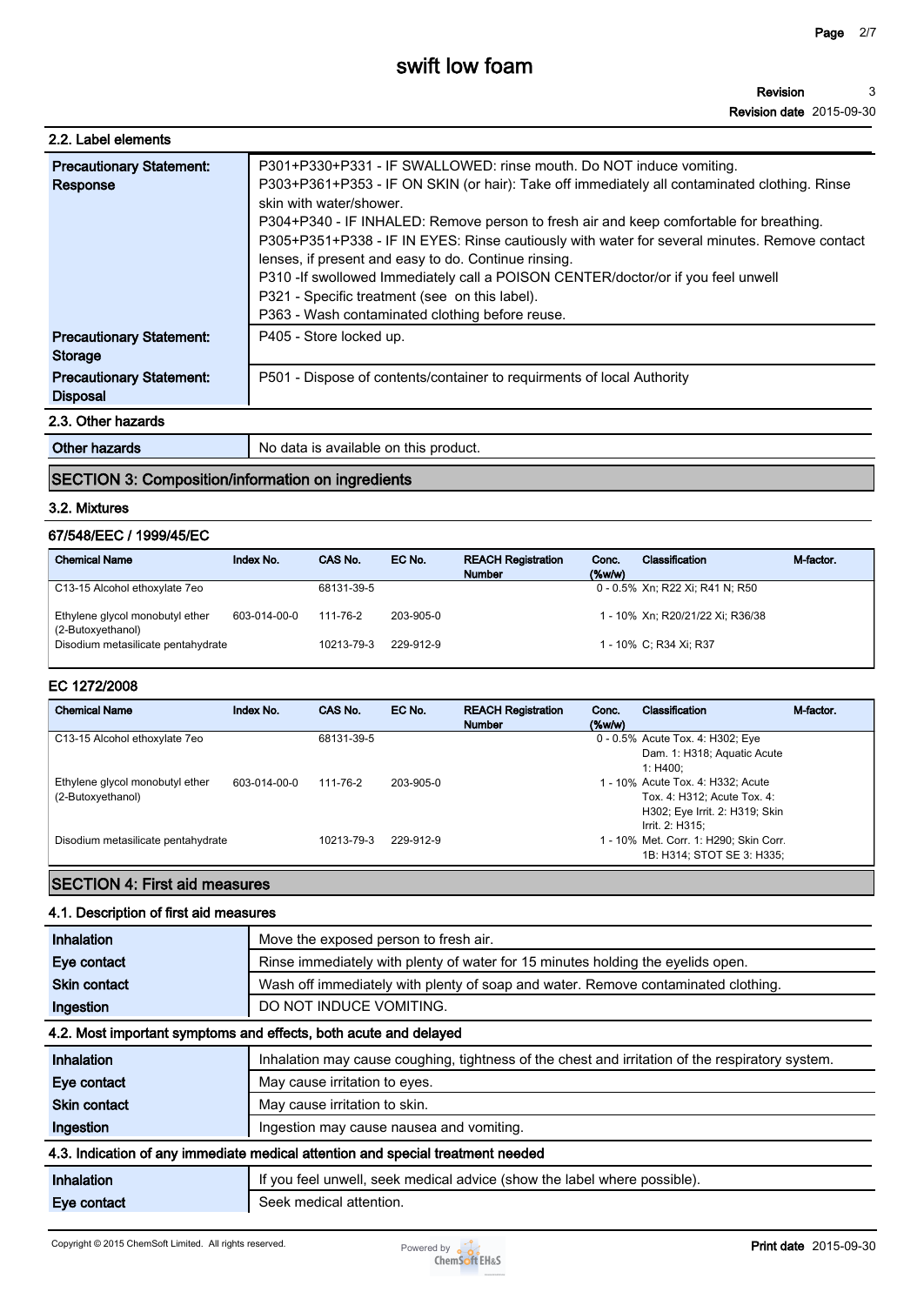# **swift low foam**

#### **Revision 3**

**Revision date 2015-09-30**

|                                                                   | 4.3. Indication of any immediate medical attention and special treatment needed                                                                                         |
|-------------------------------------------------------------------|-------------------------------------------------------------------------------------------------------------------------------------------------------------------------|
| <b>Skin contact</b>                                               | Seek medical attention if irritation or symptoms persist.                                                                                                               |
| Ingestion                                                         | If you feel unwell, seek medical advice (show the label where possible).                                                                                                |
| <b>SECTION 5: Firefighting measures</b>                           |                                                                                                                                                                         |
| 5.1. Extinguishing media                                          |                                                                                                                                                                         |
|                                                                   | Use extinguishing media appropriate to the surrounding fire conditions.                                                                                                 |
| 5.2. Special hazards arising from the substance or mixture        |                                                                                                                                                                         |
|                                                                   | Burning produces irritating, toxic and obnoxious fumes.                                                                                                                 |
| 5.3. Advice for firefighters                                      |                                                                                                                                                                         |
|                                                                   | Wear self contained breathing apparatus and protective clothing.                                                                                                        |
| <b>SECTION 6: Accidental release measures</b>                     |                                                                                                                                                                         |
|                                                                   | 6.1. Personal precautions, protective equipment and emergency procedures                                                                                                |
|                                                                   | Ensure adequate ventilation of the working area. Avoid contact with skin and eyes.                                                                                      |
| 6.2. Environmental precautions                                    |                                                                                                                                                                         |
|                                                                   | Do not allow product to enter drains. Prevent further spillage if safe.                                                                                                 |
| 6.3. Methods and material for containment and cleaning up         |                                                                                                                                                                         |
|                                                                   | Transfer to suitable, labelled containers for disposal. Clean spillage area thoroughly with plenty of<br>water.                                                         |
| 6.4. Reference to other sections                                  |                                                                                                                                                                         |
|                                                                   | See section 8. EXPOSURE CONTROLS / PERSONAL PROTECTION for further information.<br>See section 13. DISPOSAL CONSIDERATIONS for further information.                     |
| <b>SECTION 7: Handling and storage</b>                            |                                                                                                                                                                         |
| 7.1. Precautions for safe handling                                |                                                                                                                                                                         |
|                                                                   | Ensure adequate ventilation of the working area. Avoid contact with eyes and skin. Adopt best<br>Manual Handling considerations when handling, carrying and dispensing. |
| 7.2. Conditions for safe storage, including any incompatibilities |                                                                                                                                                                         |
|                                                                   | Keep containers tightly closed. Keep in a cool, dry, well ventilated area. Store in correctly labelled<br>containers.                                                   |
| 7.3. Specific end use(s)                                          |                                                                                                                                                                         |
|                                                                   | See section 1.2. Relevant identified uses of the substance or mixture and uses advised against for<br>further information.                                              |
| <b>SECTION 8: Exposure controls/personal protection</b>           |                                                                                                                                                                         |
| 8.1. Control parameters                                           |                                                                                                                                                                         |
|                                                                   |                                                                                                                                                                         |
|                                                                   | Occupational exposure controls.                                                                                                                                         |
| 8.1.1. Exposure Limit Values                                      |                                                                                                                                                                         |
| Ethylene glycol monobutyl ether<br>(2-Butoxyethanol)              | WEL 8-hr limit ppm: 25<br>WEL 8-hr limit mg/m3: 123                                                                                                                     |

**WEL 15 min limit ppm: 50 WEL 15 min limit mg/m3: 101.2**

## **8.2. Exposure controls**

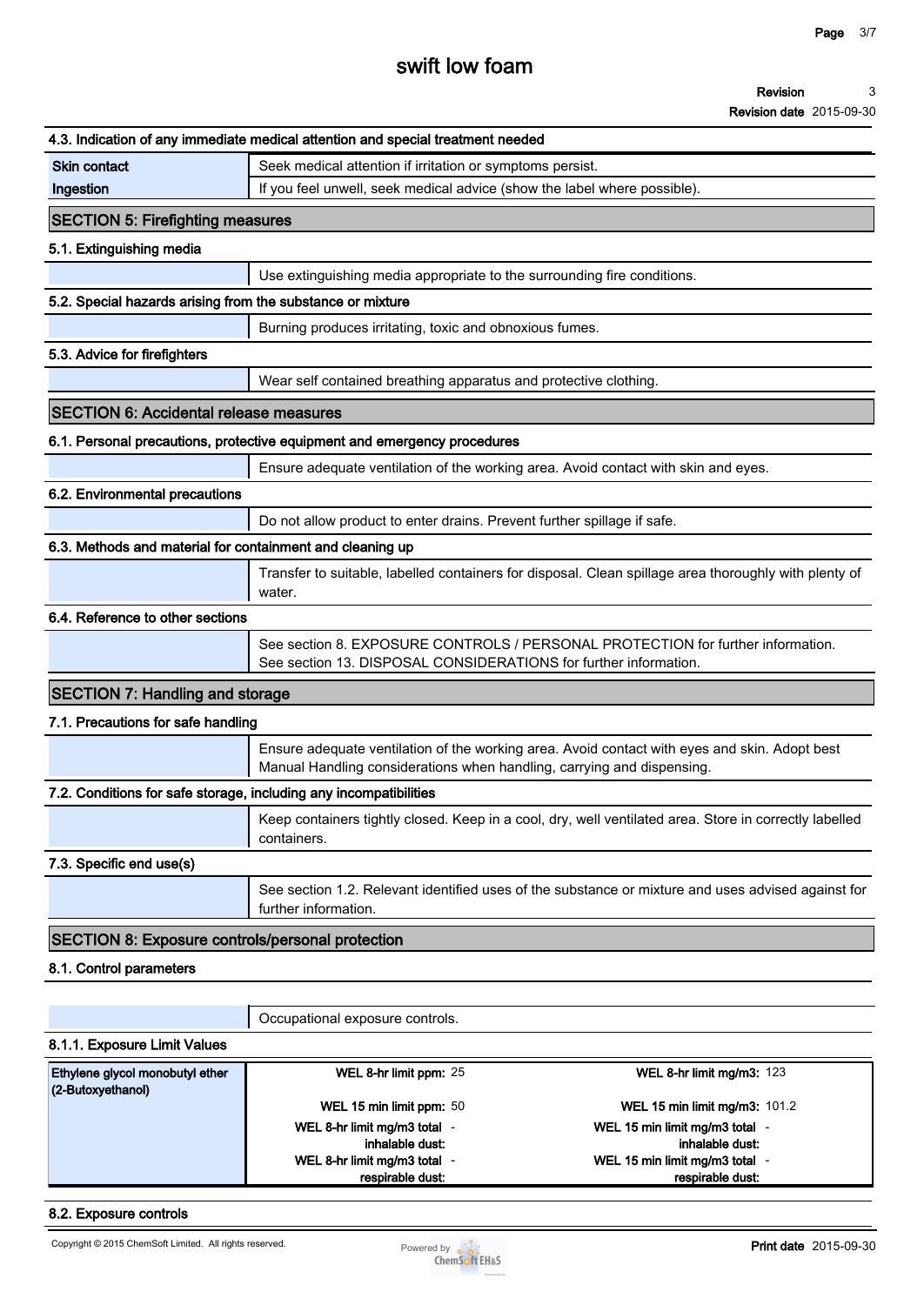| 8.2. Exposure controls                     |                                                      |
|--------------------------------------------|------------------------------------------------------|
| 8.2.1. Appropriate engineering<br>controls | Not normally required.                               |
| 8.2.2. Individual protection<br>measures   | Wear suitable gloves and eye/face protection.        |
| Eye / face protection                      | Approved safety goggles.                             |
| Skin protection -<br>Handprotection        | Chemical resistant gloves (PVC).                     |
| <b>Skin protection - Other</b>             | Wear suitable protective clothing.                   |
| <b>Respiratory protection</b>              | Not normally required.                               |
| Occupational exposure<br>controls          | Keep away from food, drink and animal feedingstuffs. |
|                                            |                                                      |

## **SECTION 9: Physical and chemical properties**

## **9.1. Information on basic physical and chemical properties**

| Appearance   Liquid                                |                                                       |
|----------------------------------------------------|-------------------------------------------------------|
| Colour   Clear                                     |                                                       |
|                                                    | <b>Odour</b> Strong                                   |
|                                                    | Odour threshold   No data available                   |
|                                                    | $pH \approx 12.4$                                     |
|                                                    | Melting point   No data available                     |
|                                                    | Freezing Point   No data available                    |
| Initial boiling point $\approx 100$ °C             |                                                       |
| <b>Flash point</b> $\leq 67$ °C                    |                                                       |
|                                                    | <b>Evaporation rate</b>   No data available           |
| <b>Flammability (solid, gas)</b> No data available |                                                       |
|                                                    | Vapour pressure   No data available                   |
|                                                    | Vapour density   No data available                    |
|                                                    | <b>Relative density</b> $\pm$ 1.021 (H2O = 1 @ 20 °C) |
|                                                    | Fat Solubility   No data available                    |
| <b>Partition coefficient</b> No data available     |                                                       |
| Autoignition temperature   No data available       |                                                       |
|                                                    | Viscosity   No data available                         |
| <b>Explosive properties</b> No data available      |                                                       |
| <b>Oxidising properties</b> No data available      |                                                       |
| Solubility                                         | - Soluble in water                                    |
|                                                    |                                                       |

#### **9.2. Other information**

| <b>Conductivity</b> No data available |
|---------------------------------------|
| Surface tension   No data available   |
| Gas group No data available           |
|                                       |

## **SECTION 10: Stability and reactivity**

#### **10.1. Reactivity**

|                                          | Stable under normal conditions.       |  |
|------------------------------------------|---------------------------------------|--|
| 10.2. Chemical stability                 |                                       |  |
|                                          | Stable under normal conditions.       |  |
| 10.3. Possibility of hazardous reactions |                                       |  |
|                                          | No data is available on this product. |  |
| 10.4. Conditions to avoid                |                                       |  |

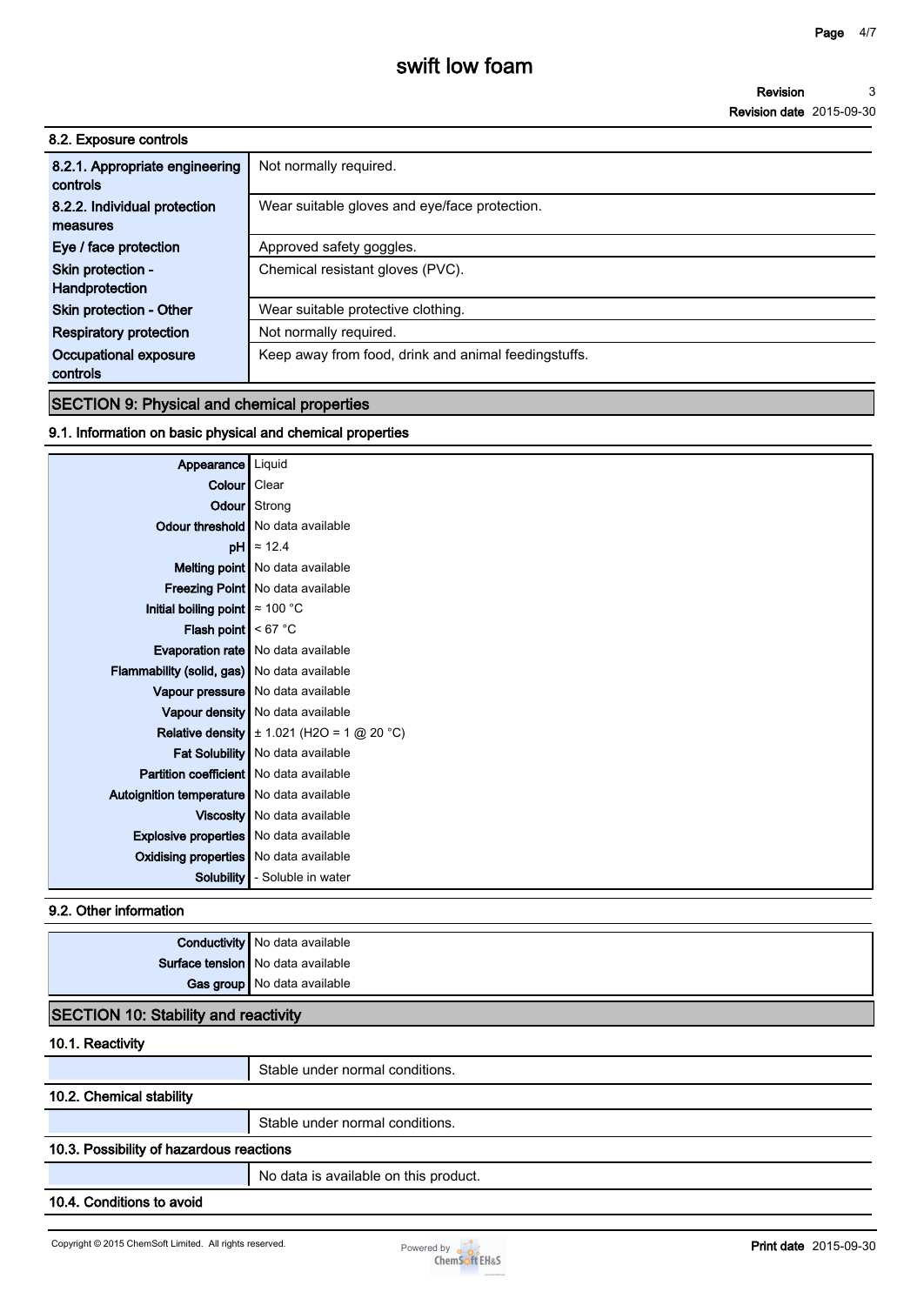| 10.4. Conditions to avoid                    |                                                                   |  |
|----------------------------------------------|-------------------------------------------------------------------|--|
|                                              | No data is available on this product.                             |  |
| 10.5. Incompatible materials                 |                                                                   |  |
|                                              | No data is available on this product.                             |  |
| 10.6. Hazardous decomposition products       |                                                                   |  |
|                                              | No data is available on this product.                             |  |
| <b>SECTION 11: Toxicological information</b> |                                                                   |  |
| 11.1. Information on toxicological effects   |                                                                   |  |
| Skin corrosion/irritation                    | May cause irritation to skin.                                     |  |
| Serious eye damage/irritation                | May cause irritation to eyes.                                     |  |
| 11.1.4. Toxicological Information            |                                                                   |  |
|                                              | No data available                                                 |  |
| <b>SECTION 12: Ecological information</b>    |                                                                   |  |
| 12.2. Persistence and degradability          |                                                                   |  |
|                                              | No data is available on this product.                             |  |
| 12.3. Bioaccumulative potential              |                                                                   |  |
|                                              |                                                                   |  |
|                                              | No data is available on this product.                             |  |
| <b>Partition coefficient</b>                 |                                                                   |  |
|                                              | swift low foam No data available                                  |  |
| 12.4. Mobility in soil                       |                                                                   |  |
|                                              | No data is available on this product.                             |  |
| 12.5. Results of PBT and vPvB assessment     |                                                                   |  |
|                                              | No data is available on this product.                             |  |
| 12.6. Other adverse effects                  |                                                                   |  |
|                                              | No data is available on this product.                             |  |
| <b>SECTION 13: Disposal considerations</b>   |                                                                   |  |
| 13.1. Waste treatment methods                |                                                                   |  |
|                                              | Dispose of in compliance with all local and national regulations. |  |
| <b>SECTION 14: Transport information</b>     |                                                                   |  |
| 14.1. UN number                              |                                                                   |  |
|                                              | The product is not classified as dangerous for carriage.          |  |
| 14.2. UN proper shipping name                |                                                                   |  |
|                                              | The product is not classified as dangerous for carriage.          |  |
| 14.3. Transport hazard class(es)             |                                                                   |  |
|                                              | The product is not classified as dangerous for carriage.          |  |
| 14.4. Packing group                          |                                                                   |  |
|                                              | The product is not classified as dangerous for carriage.          |  |
| 14.5. Environmental hazards                  |                                                                   |  |
|                                              |                                                                   |  |

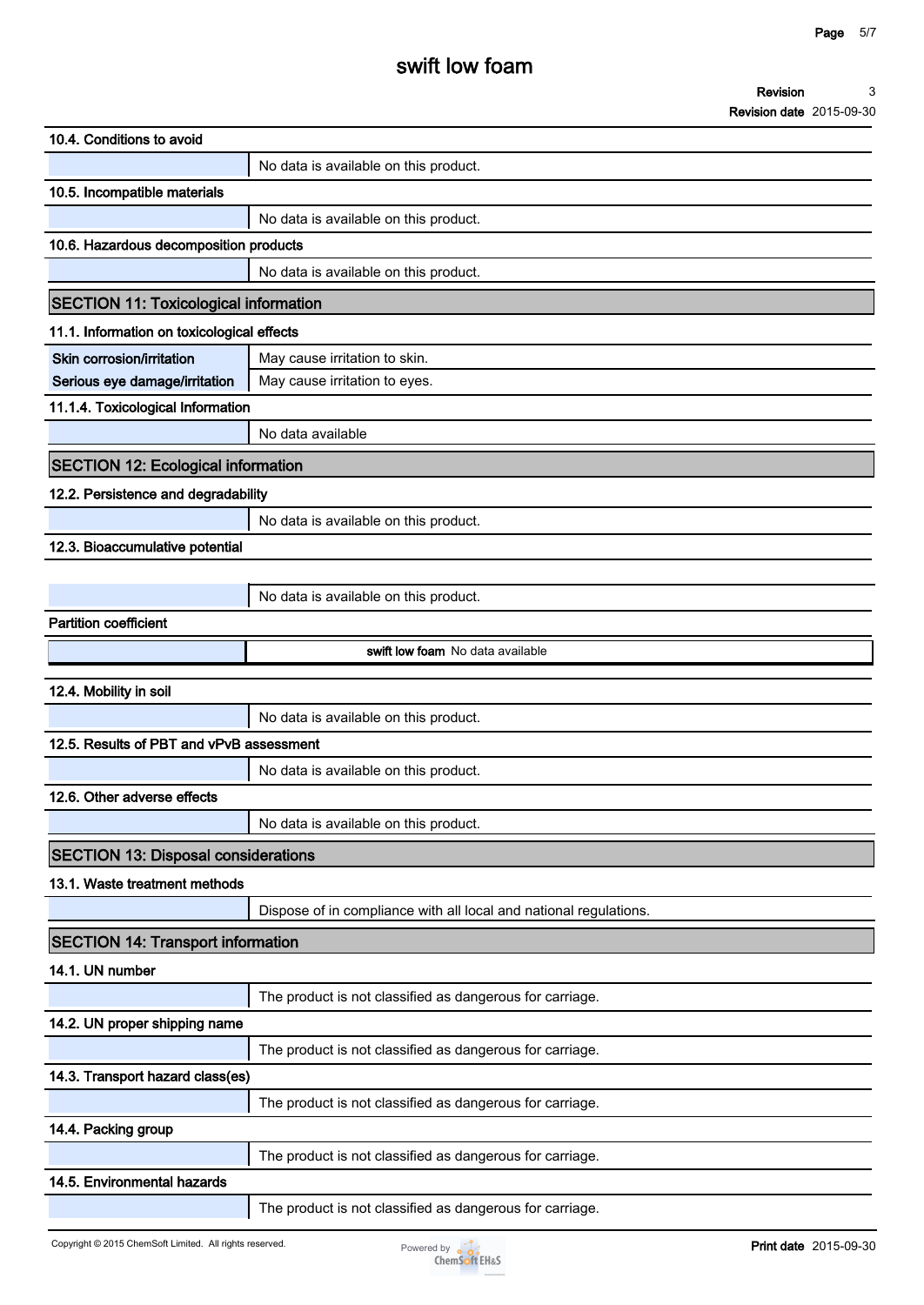#### **Revision Revision date 2015-09-30 3**

#### **14.6. Special precautions for user**

# **The product is not classified as dangerous for carriage.**

**No data is available on this product.**

## **14.7. Transport in bulk according to Annex II of MARPOL 73/78 and the IBC Code**

**The product is not classified as dangerous for carriage.**

## **No data is available on this product.**

## **SECTION 15: Regulatory information**

#### **15.1. Safety, health and environmental regulations/legislation specific for the substance or mixture**

| <b>Regulations</b> | REGULATION (EC) No 1907/2006 OF THE EUROPEAN PARLIAMENT AND OF THE COUNCIL<br>of 18 December 2006 concerning the Registration, Evaluation, Authorisation and Restriction of<br>Chemicals (REACH), establishing a European Chemicals Agency, amending Directive 1999/45/EC<br>and repealing Council Regulation (EEC) No 793/93 and Commission Regulation (EC) No 1488/94<br>as well as Council Directive 76/769/EEC and Commission Directives 91/155/EEC, 93/67/EEC,<br>93/105/EC and 2000/21/EC.                                    |
|--------------------|-------------------------------------------------------------------------------------------------------------------------------------------------------------------------------------------------------------------------------------------------------------------------------------------------------------------------------------------------------------------------------------------------------------------------------------------------------------------------------------------------------------------------------------|
|                    | COMMISSION REGULATION (EU) No 453/2010 of 20 May 2010 amending Regulation (EC) No<br>1907/2006 of the European Parliament and of the Council on the Registration, Evaluation,<br>Authorisation and Restriction of Chemicals (REACH), establishing a European Chemicals Agency,<br>amending Directive 1999/45/EC and repealing Council Regulation (EEC) No 793/93 and<br>Commission Regulation (EC) No 1488/94 as well as Council Directive 76/769/EEC and<br>Commission Directives 91/155/EEC, 93/67/EEC, 93/105/EC and 2000/21/EC. |

#### **15.2. Chemical safety assessment**

**No data is available on this product.**

## **SECTION 16: Other information**

#### **Other information**

| <b>Revision</b>                     | This document differs from the previous version in the following areas.   |
|-------------------------------------|---------------------------------------------------------------------------|
|                                     | 2 - 2.1.2. Classification - EC 1272/2008.                                 |
|                                     | 2 - Hazard pictograms.                                                    |
|                                     | 2 - Signal Word.                                                          |
|                                     | 2 - Precautionary Statement: Prevention.                                  |
|                                     | 2 - Precautionary Statement: Response.                                    |
|                                     | 2 - Precautionary Statement: Storage.                                     |
|                                     | 2 - Precautionary Statement: Disposal.                                    |
|                                     | 9 - 9.1. Information on basic physical and chemical properties (PH).      |
| Text of risk phrases in Section     | R20/21/22 - Harmful by inhalation, in contact with skin and if swallowed. |
| 3                                   | R22 - Harmful if swallowed.                                               |
|                                     | R <sub>34</sub> - Causes burns.                                           |
|                                     | R36/38 - Irritating to eyes and skin.                                     |
|                                     | R37 - Irritating to respiratory system.                                   |
|                                     | R41 - Risk of serious damage to eyes.                                     |
|                                     | R50 - Very toxic to aquatic organisms.                                    |
| <b>Text of Hazard Statements in</b> | Acute Tox. 4: H302 - Harmful if swallowed.                                |
| Section 3                           | Eye Dam. 1: H318 - Causes serious eye damage.                             |
|                                     | Aquatic Acute 1: H400 - Very toxic to aquatic life.                       |
|                                     | Acute Tox. 4: H312 - Harmful in contact with skin.                        |
|                                     | Skin Irrit. 2: H315 - Causes skin irritation.                             |
|                                     | Eye Irrit. 2: H319 - Causes serious eye irritation.                       |
|                                     | Acute Tox. 4: H332 - Harmful if inhaled.                                  |
|                                     | Met. Corr. 1: H290 - May be corrosive to metals.                          |
|                                     | Skin Corr. 1B: H314 - Causes severe skin burns and eye damage.            |
|                                     | STOT SE 3: H335 - May cause respiratory irritation.                       |

#### **Further information**